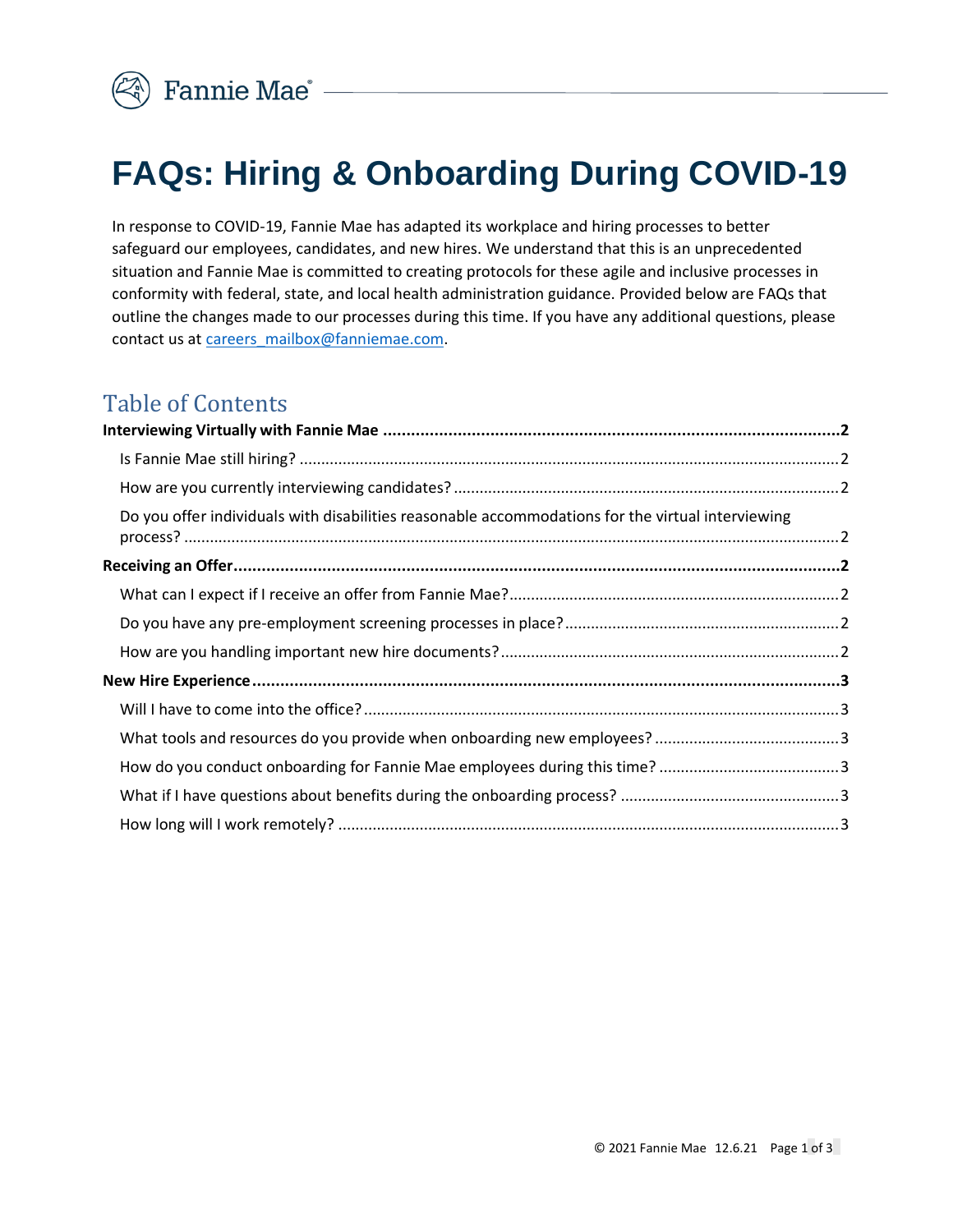

## <span id="page-1-0"></span>**Interviewing Virtually with Fannie Mae**

#### <span id="page-1-1"></span>**Is Fannie Mae still hiring?**

Yes, Fannie Mae continues to hire for all open roles. You can search and apply for opportunities on our [career](http://www.fanniemae.com/careers) site.

#### <span id="page-1-2"></span>**How are you currently interviewing candidates?**

We have temporally shifted all interviews from in-person to virtual. Our recruiters will contact you for an initial phone screen and set up video interviews with respective hiring managers. We primarily use Microsoft Teams to allow our hiring managers and candidates to use video to have as close to an inperson experience as possible. We are able to offer other options to accommodate your technology needs. The number of interviews will vary depending on the role for which you are interviewing.

### <span id="page-1-3"></span>**Do you offer individuals with disabilities reasonable accommodations for the virtual interviewing process?**

Fannie Mae will consider requests for accommodations from applicants and employees based on medical and/or religious accommodations. If you are an applicant with a disability and require accommodation for applying, interviewing, or other aspects of the hiring process, please complete this [form.](https://www.fanniemae.com/form/main-contact-form?recipient=careers_mailbox) All information will be kept confidential and will only be used to assist with your request for a reasonable accommodation. For more information, [visit our careers site.](https://www.fanniemae.com/careers/life-fannie-mae/diversity-inclusion#an-equal-opportunity-employer)

## <span id="page-1-4"></span>**Receiving an Offer**

#### <span id="page-1-5"></span>**What can I expect if I receive an offer from Fannie Mae?**

If you receive an offer, you will have the opportunity to review and accept the offer electronically, which is contingent upon a background check. Once you accept the offer, our recruiting team will help set up astart date and get you acquainted with our internal tools and resources to help onboard you remotely.

#### <span id="page-1-6"></span>**Do you have any pre-employment screening processes in place?**

Yes, we are continuing to conduct background, education, and employment verification checks for our new hires. We understand the impact that COVID-19 may have on this process and are working with third-party vendors to move forward with pre-employment screening. We are working with individuals on a case-by-case basis.

#### <span id="page-1-7"></span>**How are you handling important new hire documents?**

Prior to onboarding, we require you to complete the I-9 form, an important employment authorization document. In advance of your start date, you will receive information from your recruiter on the necessary steps to complete the form electronically, which requires verification from a second party. Please be prepared to have another individual, such as a neighbor, help you verify your documents. If you cannot arrange for additional verification, please let your recruiter know so they can work with you and determine the next steps.